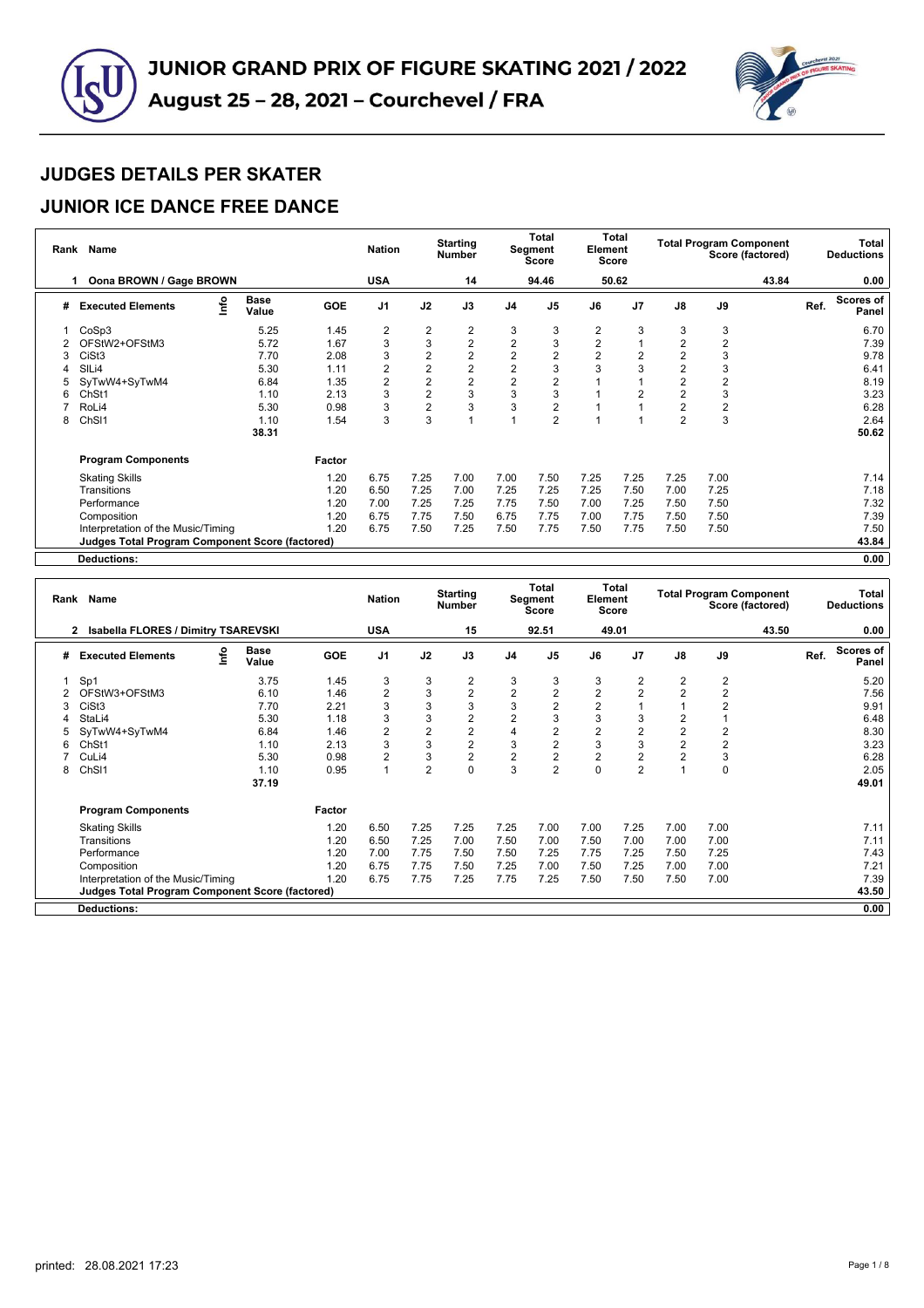



#### **JUNIOR ICE DANCE FREE DANCE**

| Rank | Name                                                   |               |                      | <b>Nation</b>           |                | <b>Starting</b><br><b>Number</b> |                | <b>Total</b><br>Segment<br><b>Score</b> | Element        | Total<br><b>Score</b> |                         | <b>Total Program Component</b> | Score (factored) |      | Total<br><b>Deductions</b> |
|------|--------------------------------------------------------|---------------|----------------------|-------------------------|----------------|----------------------------------|----------------|-----------------------------------------|----------------|-----------------------|-------------------------|--------------------------------|------------------|------|----------------------------|
|      | Solene MAZINGUE / Marko Jevgeni GAIDAJENKO<br>3        |               |                      | <b>EST</b>              |                | 11                               |                | 84.00                                   |                | 45.98                 |                         |                                | 38.02            |      | 0.00                       |
| #    | info<br><b>Executed Elements</b>                       | Base<br>Value | <b>GOE</b>           | J <sub>1</sub>          | J2             | J3                               | J <sub>4</sub> | J <sub>5</sub>                          | J6             | J <sub>7</sub>        | J8                      | J9                             |                  | Ref. | Scores of<br>Panel         |
|      | OFStW3+OFStM3                                          | 6.10          | 1.04                 | 2                       | $\overline{2}$ |                                  | 2              |                                         |                |                       |                         | 2                              |                  |      | 7.14                       |
| 2    | DiSt <sub>2</sub>                                      | 6.95          | 1.25                 | $\overline{2}$          | $\overline{2}$ | 1                                | ۸              |                                         |                |                       |                         | 2                              |                  |      | 8.20                       |
| 3    | CuLi4+RoLi4                                            | 10.60         | 2.10                 | 3                       | $\overline{2}$ | $\overline{2}$                   | 3              | 2                                       | $\overline{2}$ |                       | $\overline{2}$          | 3                              |                  |      | 12.70                      |
|      | SyTwW3+SyTwM4                                          | 6.47          | 0.62                 | 1                       |                |                                  |                |                                         | $\Omega$       | 0                     |                         |                                |                  |      | 7.09                       |
| 5    | CoSp3                                                  | 5.25          | 0.56                 | 1                       |                |                                  |                |                                         | 0              |                       |                         | 2                              |                  |      | 5.81                       |
| 6    | Ch <sub>St1</sub>                                      | 1.10          | 1.42                 | $\overline{\mathbf{c}}$ | 2              |                                  | $\overline{1}$ |                                         | $\overline{2}$ | $\overline{2}$        | $\overline{\mathbf{c}}$ | $\overline{\mathbf{c}}$        |                  |      | 2.52                       |
|      | ChL <sub>i1</sub>                                      | 1.10          | 1.42                 | $\overline{2}$          | 2              | 1                                | 2              | 2                                       |                | $\overline{2}$        | 1                       | $\overline{2}$                 |                  |      | 2.52                       |
|      |                                                        | 37.57         |                      |                         |                |                                  |                |                                         |                |                       |                         |                                |                  |      | 45.98                      |
|      | <b>Program Components</b>                              |               | Factor               |                         |                |                                  |                |                                         |                |                       |                         |                                |                  |      |                            |
|      | <b>Skating Skills</b>                                  |               | 1.20                 | 5.75                    | 6.25           | 6.25                             | 6.75           | 6.00                                    | 6.25           | 6.25                  | 6.75                    | 6.50                           |                  |      | 6.32                       |
|      | Transitions                                            |               | 1.20                 | 5.75                    | 5.75           | 6.00                             | 6.50           | 6.00                                    | 6.00           | 6.00                  | 6.50                    | 6.50                           |                  |      | 6.11                       |
|      | Performance                                            |               | 1.20                 | 6.25                    | 6.25           | 6.25                             | 6.75           | 6.25                                    | 6.00           | 6.50                  | 7.00                    | 6.75                           |                  |      | 6.43                       |
|      | Composition                                            |               | 1.20                 | 5.75                    | 6.25           | 6.50                             | 6.75           | 6.00                                    | 6.25           | 6.25                  | 6.75                    | 6.75                           |                  |      | 6.39                       |
|      | Interpretation of the Music/Timing                     |               | 1.20                 | 6.00                    | 6.25           | 6.25                             | 6.75           | 6.25                                    | 6.25           | 6.50                  | 6.75                    | 7.00                           |                  |      | 6.43                       |
|      | <b>Judges Total Program Component Score (factored)</b> |               |                      |                         |                |                                  |                |                                         |                |                       |                         |                                |                  |      | 38.02                      |
|      | <b>Deductions:</b>                                     |               |                      |                         |                |                                  |                |                                         |                |                       |                         |                                |                  |      | 0.00                       |
|      | Music requirements violation                           |               | $(2 \text{ of } 10)$ |                         |                |                                  |                |                                         |                |                       |                         |                                |                  |      |                            |

| Rank | Name                                            |                      |            | <b>Nation</b>  |                | <b>Starting</b><br><b>Number</b> |                | Total<br>Segment<br>Score | Element        | Total<br><b>Score</b> |                |                | <b>Total Program Component</b><br>Score (factored) |      | Total<br><b>Deductions</b> |
|------|-------------------------------------------------|----------------------|------------|----------------|----------------|----------------------------------|----------------|---------------------------|----------------|-----------------------|----------------|----------------|----------------------------------------------------|------|----------------------------|
|      | Eva BERNARD / Tom JOCHUM<br>4                   |                      |            | <b>FRA</b>     |                | 13                               |                | 82.03                     |                | 43.75                 |                |                | 38.28                                              |      | 0.00                       |
| #    | ۴ò<br><b>Executed Elements</b>                  | <b>Base</b><br>Value | <b>GOE</b> | J <sub>1</sub> | J2             | J3                               | J <sub>4</sub> | J <sub>5</sub>            | J6             | J <sub>7</sub>        | $\mathsf{J}8$  | J9             |                                                    | Ref. | <b>Scores of</b><br>Panel  |
|      | SyTwW3+SyTwM3                                   | 6.10                 | 1.14       | 1              | $\overline{2}$ | $\overline{2}$                   | $\overline{2}$ | $\overline{2}$            |                |                       |                | $\overline{2}$ |                                                    |      | 7.24                       |
|      | RoLi3                                           | 4.55                 | 0.20       | $\mathbf{1}$   |                | 4                                | 0              | 0                         |                | -1                    | $-1$           |                |                                                    |      | 4.75                       |
| 3    | ChSt1                                           | 1.10                 | 1.66       | 3              | $\overline{2}$ |                                  | $\overline{2}$ | 3                         | $\overline{2}$ | $\overline{2}$        | $\overline{2}$ |                |                                                    |      | 2.76                       |
|      | ChSp1                                           | 1.10                 | 1.07       | $\overline{2}$ |                |                                  |                | 2                         |                | $\overline{2}$        |                |                |                                                    |      | 2.17                       |
|      | OFStW3+OFStM3                                   | 6.10                 | 0.93       | $\overline{c}$ | 2              |                                  | 2              |                           |                |                       |                |                |                                                    |      | 7.03                       |
| 6    | SIL <sub>i4</sub>                               | 5.30                 | 0.72       | $\overline{2}$ |                |                                  | $\overline{2}$ | 2                         | 2              |                       |                | 2              |                                                    |      | 6.02                       |
|      | CiSt1                                           | 6.45                 | 0.69       | $\overline{A}$ |                |                                  |                |                           |                | $\Omega$              | 0              | 0              |                                                    |      | 7.14                       |
| 8    | CoSp4                                           | 6.00                 | 0.64       | $\overline{1}$ |                |                                  | 2              | $\overline{2}$            |                | O                     | 1              |                |                                                    |      | 6.64                       |
|      |                                                 | 36.70                |            |                |                |                                  |                |                           |                |                       |                |                |                                                    |      | 43.75                      |
|      | <b>Program Components</b>                       |                      | Factor     |                |                |                                  |                |                           |                |                       |                |                |                                                    |      |                            |
|      | <b>Skating Skills</b>                           |                      | 1.20       | 5.75           | 6.00           | 6.25                             | 6.75           | 6.50                      | 6.25           | 6.00                  | 6.50           | 6.25           |                                                    |      | 6.25                       |
|      | Transitions                                     |                      | 1.20       | 5.50           | 6.25           | 6.00                             | 7.00           | 6.25                      | 6.50           | 6.50                  | 6.25           | 6.25           |                                                    |      | 6.29                       |
|      | Performance                                     |                      | 1.20       | 6.00           | 6.00           | 6.25                             | 6.75           | 6.50                      | 6.00           | 6.50                  | 6.50           | 6.75           |                                                    |      | 6.36                       |
|      | Composition                                     |                      | 1.20       | 6.25           | 6.75           | 6.00                             | 6.50           | 6.50                      | 6.75           | 6.50                  | 6.50           | 6.50           |                                                    |      | 6.50                       |
|      | Interpretation of the Music/Timing              |                      | 1.20       | 6.25           | 6.25           | 6.25                             | 7.25           | 6.75                      | 6.25           | 6.75                  | 6.75           | 6.50           |                                                    |      | 6.50                       |
|      | Judges Total Program Component Score (factored) |                      |            |                |                |                                  |                |                           |                |                       |                |                |                                                    |      | 38.28                      |
|      | <b>Deductions:</b>                              |                      |            |                |                |                                  |                |                           |                |                       |                |                |                                                    |      | 0.00                       |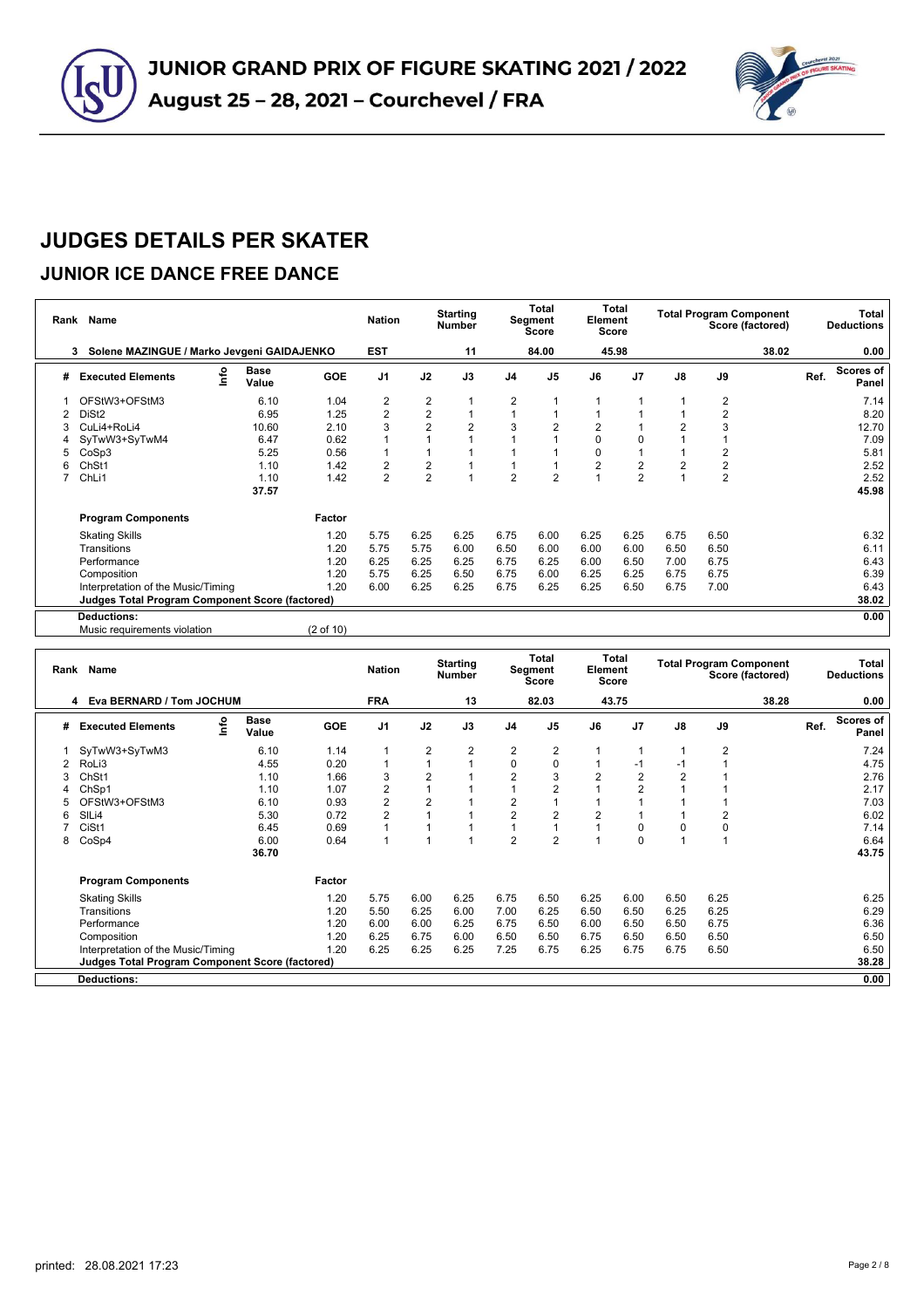

### **JUNIOR ICE DANCE FREE DANCE**

|   | Rank Name                                              |        |                      |            | <b>Nation</b>  |           | <b>Starting</b><br><b>Number</b> |                | <b>Total</b><br>Segment<br><b>Score</b> | Element        | <b>Total</b><br><b>Score</b> |                         |      | <b>Total Program Component</b><br>Score (factored) |      | Total<br><b>Deductions</b> |
|---|--------------------------------------------------------|--------|----------------------|------------|----------------|-----------|----------------------------------|----------------|-----------------------------------------|----------------|------------------------------|-------------------------|------|----------------------------------------------------|------|----------------------------|
|   | <b>Ekaterina ANDREEVA / Ivan DESYATOV</b><br>5         |        |                      |            | <b>BLR</b>     |           | 12                               |                | 78.92                                   |                | 42.62                        |                         |      | 37.30                                              |      | $-1.00$                    |
| # | <b>Executed Elements</b>                               | info   | <b>Base</b><br>Value | <b>GOE</b> | J <sub>1</sub> | J2        | J3                               | J <sub>4</sub> | J <sub>5</sub>                          | J6             | J <sub>7</sub>               | $\mathsf{J}8$           | J9   |                                                    | Ref. | Scores of<br>Panel         |
|   | OFStW3+OFStM2                                          |        | 5.72                 | 0.52       | $\mathbf 0$    | 0         | 0                                | 2              |                                         | $-1$           | 0                            | $\overline{2}$          | 2    |                                                    |      | 6.24                       |
|   | SyTwW4+SyTwM4                                          |        | 6.84                 | 1.35       |                |           | $\overline{2}$                   | 2              | 2                                       | $\overline{2}$ | 2                            | $\overline{2}$          | 3    |                                                    |      | 8.19                       |
| 3 | SILi4                                                  |        | 5.30                 | 0.33       | 0              | 0         |                                  | $\overline{2}$ |                                         | $-1$           | 0                            |                         | 2    |                                                    |      | 5.63                       |
|   | ChSI1                                                  |        | 1.10                 | 0.59       |                | $-1$      |                                  |                |                                         | $\Omega$       | 0                            | $\mathbf 2$             |      |                                                    |      | 1.69                       |
|   | SeSt2                                                  |        | 6.95                 | 0.69       | 0              |           |                                  |                |                                         | $\Omega$       | 0                            | $\overline{\mathbf{c}}$ |      |                                                    |      | 7.64                       |
|   | CoSp4                                                  |        | 6.00                 | 0.32       | $\Omega$       | 0         |                                  |                |                                         | $\Omega$       | 0                            |                         | 2    |                                                    |      | 6.32                       |
|   | ChSt1                                                  |        | 1.10                 | 0.71       | 0              | $\pmb{0}$ |                                  | $\overline{2}$ | 0                                       | $-1$           |                              | $\overline{2}$          | 2    |                                                    |      | 1.81                       |
| 8 | RoLi4                                                  | $\geq$ | 5.30                 | $-0.20$    | $-1$           | $-1$      | 0                                | $\Omega$       | $-1$                                    | $-1$           | $-1$                         |                         |      |                                                    |      | 5.10                       |
|   |                                                        |        | 38.31                |            |                |           |                                  |                |                                         |                |                              |                         |      |                                                    |      | 42.62                      |
|   | <b>Program Components</b>                              |        |                      | Factor     |                |           |                                  |                |                                         |                |                              |                         |      |                                                    |      |                            |
|   | <b>Skating Skills</b>                                  |        |                      | 1.20       | 5.25           | 5.75      | 6.25                             | 7.00           | 6.00                                    | 6.25           | 5.75                         | 7.00                    | 7.00 |                                                    |      | 6.29                       |
|   | Transitions                                            |        |                      | 1.20       | 5.25           | 5.75      | 6.00                             | 6.75           | 6.00                                    | 5.75           | 5.50                         | 7.00                    | 7.00 |                                                    |      | 6.11                       |
|   | Performance                                            |        |                      | 1.20       | 5.25           | 5.50      | 6.25                             | 6.75           | 6.00                                    | 5.25           | 5.75                         | 7.00                    | 7.00 |                                                    |      | 6.07                       |
|   | Composition                                            |        |                      | 1.20       | 5.50           | 6.25      | 6.50                             | 7.25           | 6.25                                    | 5.75           | 5.75                         | 7.25                    | 7.25 |                                                    |      | 6.43                       |
|   | Interpretation of the Music/Timing                     |        |                      | 1.20       | 5.25           | 5.75      | 6.25                             | 6.75           | 6.00                                    | 5.75           | 5.50                         | 7.25                    | 7.25 |                                                    |      | 6.18                       |
|   | <b>Judges Total Program Component Score (factored)</b> |        |                      |            |                |           |                                  |                |                                         |                |                              |                         |      |                                                    |      | 37.30                      |
|   | <b>Extended lifts</b><br><b>Deductions:</b>            |        |                      | $-1.00$    |                |           |                                  |                |                                         |                |                              |                         |      |                                                    |      | $-1.00$                    |
|   | Music requirements violation                           |        |                      | (1 of 10)  |                |           |                                  |                |                                         |                |                              |                         |      |                                                    |      |                            |

> Extended Dance Lift

| Rank | Name                                                   |        |                      |            | <b>Nation</b>  |                       | <b>Starting</b><br><b>Number</b> |                | <b>Total</b><br>Segment<br>Score | Element        | Total<br>Score |                |                         | <b>Total Program Component</b><br>Score (factored) |      | Total<br><b>Deductions</b> |
|------|--------------------------------------------------------|--------|----------------------|------------|----------------|-----------------------|----------------------------------|----------------|----------------------------------|----------------|----------------|----------------|-------------------------|----------------------------------------------------|------|----------------------------|
|      | Noemi Maria TALI / Stefano FRASCA<br>6                 |        |                      |            | <b>ITA</b>     |                       | 10                               |                | 77.71                            |                | 43.36          |                |                         | 36.35                                              |      | $-2.00$                    |
| #    | <b>Executed Elements</b>                               | lnfo   | <b>Base</b><br>Value | <b>GOE</b> | J <sub>1</sub> | J2                    | J3                               | J <sub>4</sub> | J <sub>5</sub>                   | J6             | J <sub>7</sub> | $\mathsf{J}8$  | J9                      |                                                    | Ref. | <b>Scores of</b><br>Panel  |
|      | CoSp4                                                  |        | 6.00                 | 0.97       | 1              | $\overline{2}$        |                                  | 2              | 3                                | 2              |                | $\overline{2}$ | $\overline{2}$          |                                                    |      | 6.97                       |
|      | SyTwW4+SyTwM4                                          |        | 6.84                 | 0.51       | $\Omega$       | 0                     |                                  |                |                                  | $-1$           |                |                | 1                       |                                                    |      | 7.35                       |
|      | DiSt <sub>2</sub>                                      |        | 6.95                 | 0.28       | 1              | 0                     | 0                                | $\overline{2}$ |                                  | $\Omega$       | 0              | 0              | 0                       |                                                    |      | 7.23                       |
|      | OFStW2+OFStM2                                          |        | 5.34                 | 0.10       | $\Omega$       | 0                     | 0                                |                |                                  | $\Omega$       | 0              | $\mathbf 0$    | $-1$                    |                                                    |      | 5.44                       |
|      | RoLi4                                                  | $\geq$ | 5.30                 | 0.85       | 2              |                       | $\overline{2}$                   | 3              | 2                                |                | $\overline{2}$ | $\overline{2}$ | 2                       |                                                    |      | 6.15                       |
|      | ChSt1                                                  |        | 1.10                 | 1.07       | $\overline{2}$ |                       |                                  |                | $\overline{2}$                   |                |                |                | $\overline{\mathbf{c}}$ |                                                    |      | 2.17                       |
|      | CuLi4                                                  |        | 5.30                 | 0.46       | 1              | $-1$                  |                                  | 2              |                                  | $\Omega$       | 0              | $\overline{2}$ | $\overline{c}$          |                                                    |      | 5.76                       |
| 8    | ChLi1                                                  |        | 1.10                 | 1.19       | $\overline{2}$ | $\mathbf 0$           |                                  |                | 3                                | $\overline{2}$ |                |                | $\overline{2}$          |                                                    |      | 2.29                       |
|      |                                                        |        | 37.93                |            |                |                       |                                  |                |                                  |                |                |                |                         |                                                    |      | 43.36                      |
|      | <b>Program Components</b>                              |        |                      | Factor     |                |                       |                                  |                |                                  |                |                |                |                         |                                                    |      |                            |
|      | <b>Skating Skills</b>                                  |        |                      | 1.20       | 5.50           | 5.75                  | 6.00                             | 6.50           | 6.25                             | 5.75           | 6.00           | 6.25           | 6.25                    |                                                    |      | 6.04                       |
|      | Transitions                                            |        |                      | 1.20       | 5.25           | 5.50                  | 5.75                             | 6.25           | 6.00                             | 5.50           | 5.50           | 6.00           | 6.25                    |                                                    |      | 5.79                       |
|      | Performance                                            |        |                      | 1.20       | 6.00           | 6.00                  | 6.25                             | 6.75           | 6.50                             | 6.00           | 5.50           | 6.50           | 6.50                    |                                                    |      | 6.25                       |
|      | Composition                                            |        |                      | 1.20       | 5.50           | 6.00                  | 6.25                             | 6.75           | 6.25                             | 5.50           | 5.75           | 6.25           | 6.50                    |                                                    |      | 6.07                       |
|      | Interpretation of the Music/Timing                     |        |                      | 1.20       | 5.75           | 6.00                  | 6.00                             | 7.00           | 6.50                             | 5.50           | 5.75           | 6.50           | 6.50                    |                                                    |      | 6.14                       |
|      | <b>Judges Total Program Component Score (factored)</b> |        |                      |            |                |                       |                                  |                |                                  |                |                |                |                         |                                                    |      | 36.35                      |
|      | Time violation<br><b>Deductions:</b>                   |        |                      | $-1.00$    |                | <b>Extended lifts</b> |                                  |                | $-1.00$                          |                |                |                |                         |                                                    |      | $-2.00$                    |
|      | Music requirements violation                           |        |                      | (3 of 10)  |                |                       |                                  |                |                                  |                |                |                |                         |                                                    |      |                            |

> Extended Dance Lift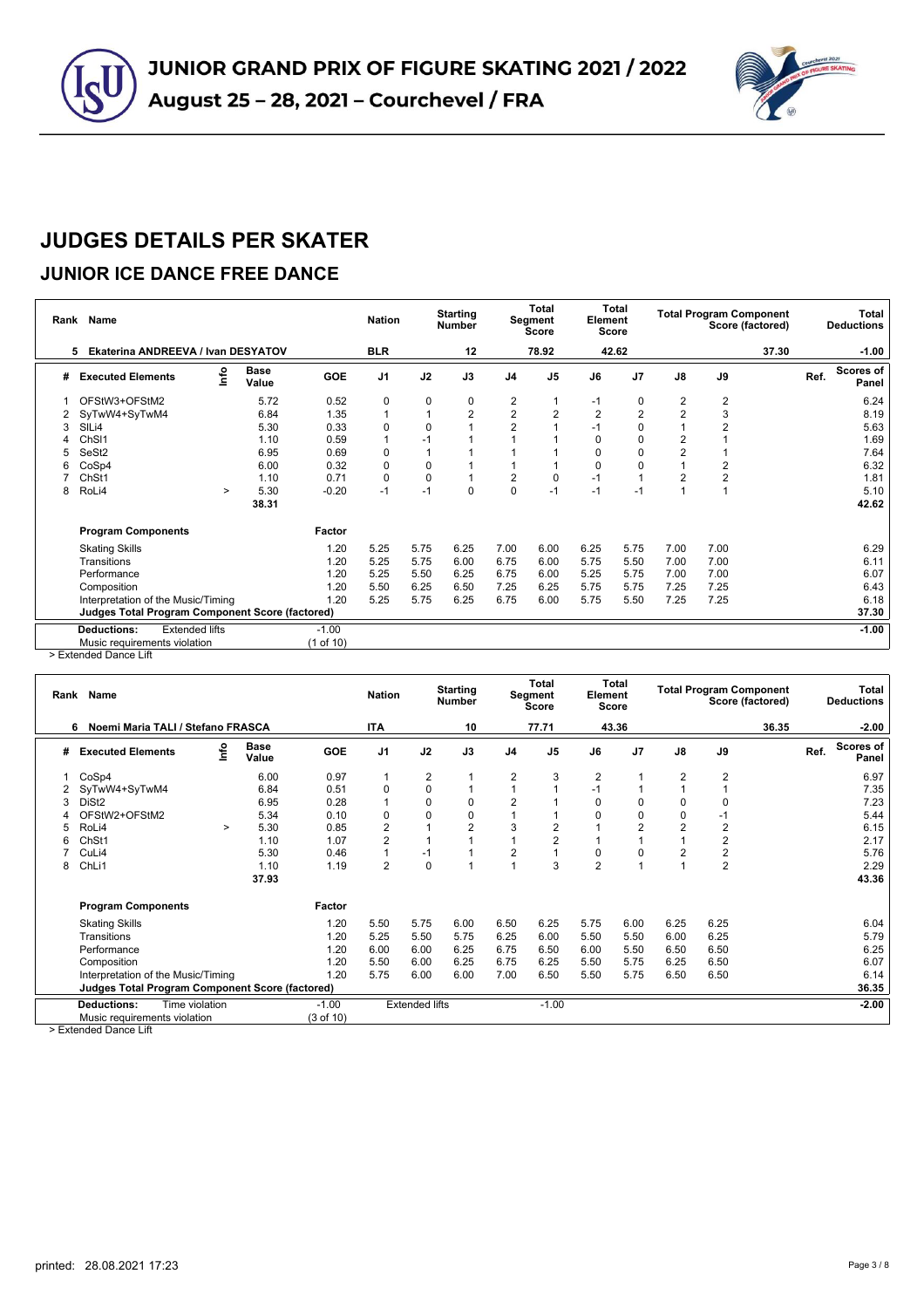

### **JUNIOR ICE DANCE FREE DANCE**

|   | Rank Name                                       |                      |        | <b>Nation</b>  |                | <b>Starting</b><br><b>Number</b> |                | <b>Total</b><br>Segment<br><b>Score</b> | Element        | Total<br><b>Score</b> |                |      | <b>Total Program Component</b><br>Score (factored) |      | Total<br><b>Deductions</b> |
|---|-------------------------------------------------|----------------------|--------|----------------|----------------|----------------------------------|----------------|-----------------------------------------|----------------|-----------------------|----------------|------|----------------------------------------------------|------|----------------------------|
|   | Olivia OLIVER / Joshua ANDARI<br>7              |                      |        | <b>POL</b>     |                | 7                                |                | 77.09                                   |                | 42.68                 |                |      | 34.41                                              |      | 0.00                       |
| # | Info<br><b>Executed Elements</b>                | <b>Base</b><br>Value | GOE    | J <sub>1</sub> | J2             | J3                               | J <sub>4</sub> | J <sub>5</sub>                          | J6             | J <sub>7</sub>        | J8             | J9   |                                                    | Ref. | Scores of<br>Panel         |
|   | SyTwW4+SyTwM4                                   | 6.84                 | 0.72   |                | 2              |                                  |                |                                         |                | 0                     | $\overline{1}$ |      |                                                    |      | 7.56                       |
|   | CoSp4                                           | 6.00                 | 0.56   |                | $\overline{2}$ |                                  |                |                                         |                |                       |                |      |                                                    |      | 6.56                       |
| 3 | OFStW1+OFStM3                                   | 5.47                 | 0.51   |                |                |                                  |                |                                         | 0              | 0                     | 0              |      |                                                    |      | 5.98                       |
| 4 | MiSt <sub>2</sub>                               | 6.95                 | 0.55   |                | 2              |                                  |                | O                                       | $\Omega$       | 0                     | $\mathbf 0$    |      |                                                    |      | 7.50                       |
| 5 | SIL <sub>i4</sub>                               | 5.30                 | 0.20   | $\mathbf 0$    | 0              | 0                                |                |                                         |                | O                     |                |      |                                                    |      | 5.50                       |
| 6 | Ch <sub>St1</sub>                               | 1.10                 | 0.95   | $\overline{2}$ | 2              |                                  |                |                                         |                |                       |                |      |                                                    |      | 2.05                       |
|   | StaLi4                                          | 5.30                 | 0.66   | $\overline{2}$ | 2              |                                  | 2              |                                         | $\overline{2}$ |                       |                |      |                                                    |      | 5.96                       |
| 8 | ChSI1                                           | 1.10                 | 0.47   | $\overline{1}$ |                | $\Omega$                         | $\Omega$       |                                         | $\Omega$       | $\Omega$              |                |      |                                                    |      | 1.57                       |
|   |                                                 | 38.06                |        |                |                |                                  |                |                                         |                |                       |                |      |                                                    |      | 42.68                      |
|   | <b>Program Components</b>                       |                      | Factor |                |                |                                  |                |                                         |                |                       |                |      |                                                    |      |                            |
|   | <b>Skating Skills</b>                           |                      | 1.20   | 5.00           | 5.75           | 5.75                             | 6.00           | 5.75                                    | 4.75           | 5.25                  | 5.75           | 6.00 |                                                    |      | 5.61                       |
|   | Transitions                                     |                      | 1.20   | 5.25           | 5.75           | 5.50                             | 5.75           | 5.75                                    | 4.50           | 5.25                  | 5.25           | 5.75 |                                                    |      | 5.50                       |
|   | Performance                                     |                      | 1.20   | 5.50           | 5.75           | 5.75                             | 6.25           | 6.00                                    | 5.25           | 5.50                  | 5.75           | 6.00 |                                                    |      | 5.75                       |
|   | Composition                                     |                      | 1.20   | 5.75           | 6.25           | 6.00                             | 6.00           | 5.75                                    | 5.00           | 5.50                  | 6.00           | 6.00 |                                                    |      | 5.86                       |
|   | Interpretation of the Music/Timing              |                      | 1.20   | 5.75           | 6.25           | 6.00                             | 6.50           | 6.00                                    | 5.50           | 5.00                  | 6.00           | 6.25 |                                                    |      | 5.96                       |
|   | Judges Total Program Component Score (factored) |                      |        |                |                |                                  |                |                                         |                |                       |                |      |                                                    |      | 34.41                      |
|   | Deductions:                                     |                      |        |                |                |                                  |                |                                         |                |                       |                |      |                                                    |      | 0.00                       |

|   | Rank Name                                              |        |                      |            | <b>Nation</b>  |                | <b>Starting</b><br><b>Number</b> |                | Total<br>Segment<br><b>Score</b> | Element        | Total<br><b>Score</b> |                |      | <b>Total Program Component</b><br>Score (factored) |      | <b>Total</b><br><b>Deductions</b> |
|---|--------------------------------------------------------|--------|----------------------|------------|----------------|----------------|----------------------------------|----------------|----------------------------------|----------------|-----------------------|----------------|------|----------------------------------------------------|------|-----------------------------------|
|   | Chaima BEN KHELIFA / Everest ZHU<br>8                  |        |                      |            | CAN            |                | 8                                |                | 72.84                            |                | 37.76                 |                |      | 36.08                                              |      | $-1.00$                           |
| # | <b>Executed Elements</b>                               | lnfo   | <b>Base</b><br>Value | <b>GOE</b> | J <sub>1</sub> | J2             | J3                               | J <sub>4</sub> | J <sub>5</sub>                   | J6             | J <sub>7</sub>        | J8             | J9   |                                                    | Ref. | Scores of<br>Panel                |
|   | CuLi4                                                  | $\geq$ | 5.30                 | 0.98       | $\overline{2}$ | $\overline{2}$ | 2                                | 3              | $\overline{2}$                   | $\overline{2}$ | 3                     | $\overline{2}$ | 2    |                                                    |      | 6.28                              |
|   | OFStW1+OFStM2                                          |        | 5.09                 | 0.72       | 1              |                | 1                                | $\overline{2}$ |                                  | $\Omega$       |                       |                |      |                                                    |      | 5.81                              |
| 3 | Ch <sub>SI1</sub>                                      |        | 1.10                 | 1.19       | $\overline{2}$ | $\overline{2}$ | 1                                |                |                                  |                | $\overline{2}$        | $\overline{2}$ |      |                                                    |      | 2.29                              |
|   | DiSt <sub>2</sub>                                      |        | 6.95                 | 0.97       | $\overline{1}$ |                | $\overline{2}$                   |                |                                  |                |                       |                |      |                                                    |      | 7.92                              |
| 5 | RoLi1                                                  |        | 3.05                 | $-0.59$    | $\mathbf 0$    | $\Omega$       | $-1$                             | $-1$           | $-2$                             | $-2$           | $-1$                  | $-2$           | $-2$ |                                                    |      | 2.46                              |
| 6 | SyTwW3+SyTwM1                                          |        | 5.47                 | $-0.72$    | $-1$           | $-1$           | 0                                | $-1$           | $-1$                             | $-1$           | $-2$                  | $-1$           | $-1$ |                                                    |      | 4.75                              |
|   | CoSp4                                                  |        | 6.00                 | 0.08       | 0              | $\mathbf 0$    | 0                                | 1              |                                  | $\Omega$       | 0                     | 0              | 0    |                                                    |      | 6.08                              |
| 8 | ChSt1                                                  |        | 1.10                 | 1.07       | $\overline{1}$ | $\overline{2}$ | $\overline{A}$                   | и              | $\Omega$                         |                | $\overline{2}$        | $\overline{2}$ | 1    |                                                    |      | 2.17                              |
|   |                                                        |        | 34.06                |            |                |                |                                  |                |                                  |                |                       |                |      |                                                    |      | 37.76                             |
|   | <b>Program Components</b>                              |        |                      | Factor     |                |                |                                  |                |                                  |                |                       |                |      |                                                    |      |                                   |
|   | <b>Skating Skills</b>                                  |        |                      | 1.20       | 5.25           | 5.50           | 6.00                             | 6.75           | 5.75                             | 5.50           | 6.50                  | 6.25           | 6.25 |                                                    |      | 5.96                              |
|   | Transitions                                            |        |                      | 1.20       | 5.50           | 5.75           | 5.75                             | 6.50           | 5.50                             | 5.25           | 6.75                  | 6.00           | 6.00 |                                                    |      | 5.86                              |
|   | Performance                                            |        |                      | 1.20       | 5.50           | 5.75           | 6.00                             | 6.75           | 5.75                             | 5.50           | 6.25                  | 6.25           | 6.00 |                                                    |      | 5.93                              |
|   | Composition                                            |        |                      | 1.20       | 6.00           | 6.50           | 6.00                             | 6.50           | 6.00                             | 5.25           | 6.75                  | 6.50           | 6.25 |                                                    |      | 6.25                              |
|   | Interpretation of the Music/Timing                     |        |                      | 1.20       | 5.75           | 5.75           | 6.25                             | 6.75           | 5.75                             | 5.75           | 6.50                  | 6.25           | 6.25 |                                                    |      | 6.07                              |
|   | <b>Judges Total Program Component Score (factored)</b> |        |                      |            |                |                |                                  |                |                                  |                |                       |                |      |                                                    |      | 36.08                             |
|   | <b>Deductions:</b><br><b>Extended lifts</b>            |        |                      | $-1.00$    |                |                |                                  |                |                                  |                |                       |                |      |                                                    |      | $-1.00$                           |
|   | Music requirements violation                           |        |                      | (2 of 10)  |                |                |                                  |                |                                  |                |                       |                |      |                                                    |      |                                   |

> Extended Dance Lift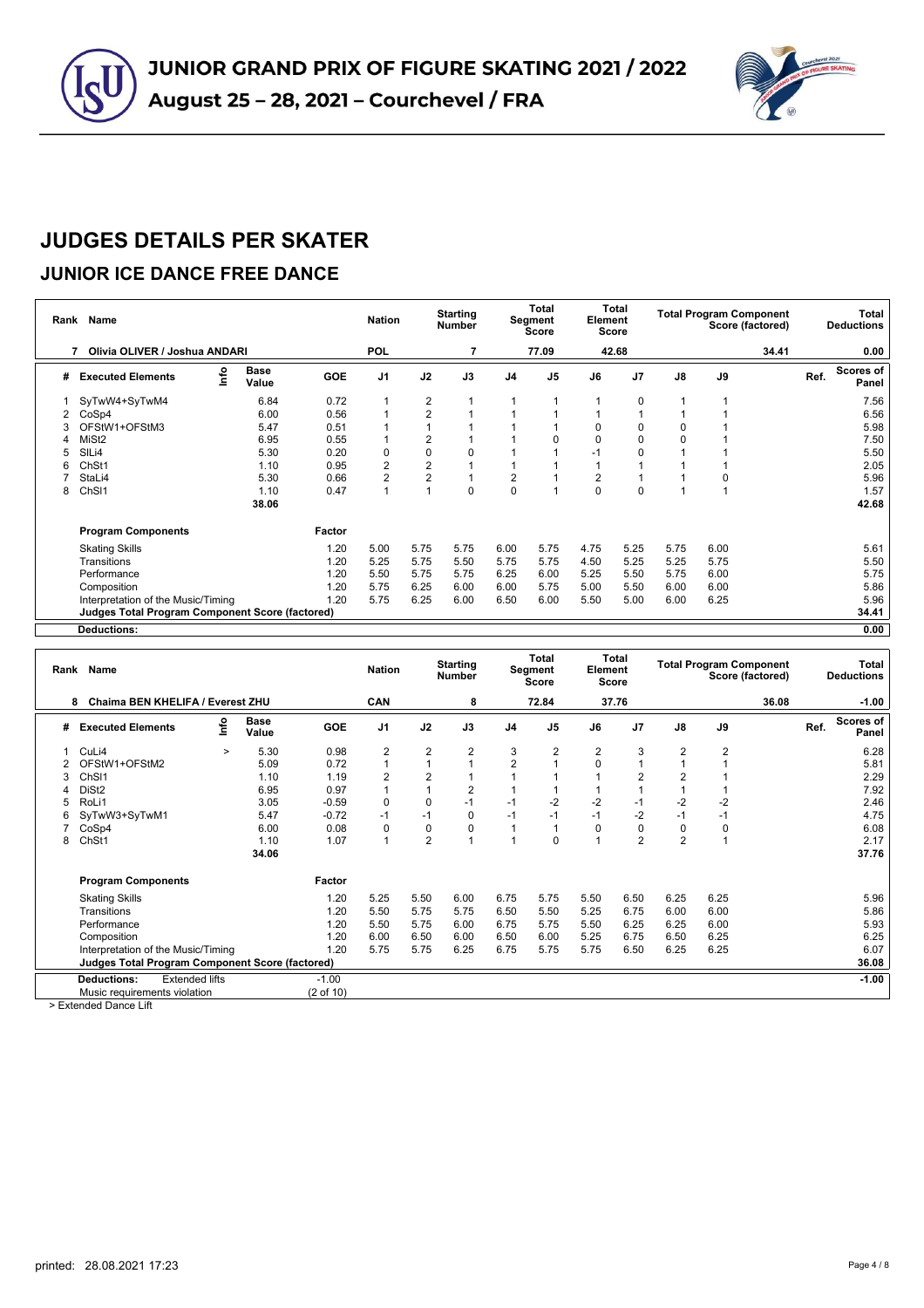



#### **JUNIOR ICE DANCE FREE DANCE**

|   | Rank Name                                              |                      |           | <b>Nation</b>  |      | <b>Starting</b><br><b>Number</b> |                | <b>Total</b><br>Segment<br>Score | Element  | Total<br><b>Score</b> |             | <b>Total Program Component</b> | Score (factored) |      | Total<br><b>Deductions</b> |
|---|--------------------------------------------------------|----------------------|-----------|----------------|------|----------------------------------|----------------|----------------------------------|----------|-----------------------|-------------|--------------------------------|------------------|------|----------------------------|
|   | Kayleigh MAKSYMEC / Maximilien RAHIER<br>9             |                      |           | SUI            |      | 6                                |                | 70.62                            |          | 37.97                 |             |                                | 32.65            |      | 0.00                       |
| # | lnfo<br><b>Executed Elements</b>                       | <b>Base</b><br>Value | GOE       | J <sub>1</sub> | J2   | J3                               | J <sub>4</sub> | J <sub>5</sub>                   | J6       | J <sub>7</sub>        | J8          | J9                             |                  | Ref. | Scores of<br>Panel         |
|   | SIL <sub>i4</sub>                                      | 5.30                 | 0.79      | 2              |      |                                  | 2              | 2                                | 2        | 2                     | $\mathbf 1$ | 2                              |                  |      | 6.09                       |
|   | CiSt1                                                  | 6.45                 | 0.69      |                |      |                                  |                |                                  |          | $\Omega$              | $\mathbf 0$ | $\Omega$                       |                  |      | 7.14                       |
|   | ChSt1                                                  | 1.10                 | 0.83      |                |      |                                  |                |                                  |          |                       |             |                                |                  |      | 1.93                       |
|   | SyTwW3+SyTwM3                                          | 6.10                 | 0.51      |                |      |                                  | 0              |                                  | 0        |                       |             | $\Omega$                       |                  |      | 6.61                       |
| 5 | Sp <sub>2</sub>                                        | 4.50                 | $-0.24$   | $-1$           | -1   | 0                                | 0              | 0                                | -1       | 0                     | $-1$        | 0                              |                  |      | 4.26                       |
| 6 | OFStW3+OFStM2                                          | 5.72                 | $-0.41$   | $-1$           | $-1$ |                                  | $\Omega$       | 0                                | $-1$     | $-1$                  | $-1$        | 0                              |                  |      | 5.31                       |
|   | RoLi4                                                  | 5.30                 | $-0.13$   | $-1$           | $-1$ |                                  | 0              | $\Omega$                         | $-2$     | 0                     | $\mathbf 0$ | 0                              |                  |      | 5.17                       |
| 8 | ChLi1                                                  | 1.10                 | 0.36      | $\mathbf{1}$   | $-1$ | 0                                | $\Omega$       |                                  | $\Omega$ | $\Omega$              | 1           |                                |                  |      | 1.46                       |
|   |                                                        | 35.57                |           |                |      |                                  |                |                                  |          |                       |             |                                |                  |      | 37.97                      |
|   | <b>Program Components</b>                              |                      | Factor    |                |      |                                  |                |                                  |          |                       |             |                                |                  |      |                            |
|   | <b>Skating Skills</b>                                  |                      | 1.20      | 5.00           | 4.50 | 5.00                             | 5.75           | 5.75                             | 5.75     | 5.75                  | 5.50        | 5.75                           |                  |      | 5.50                       |
|   | Transitions                                            |                      | 1.20      | 4.75           | 5.00 | 5.00                             | 5.00           | 5.50                             | 5.50     | 5.50                  | 5.25        | 5.50                           |                  |      | 5.25                       |
|   | Performance                                            |                      | 1.20      | 4.75           | 4.75 | 5.25                             | 5.75           | 5.50                             | 5.50     | 5.50                  | 5.75        | 5.50                           |                  |      | 5.39                       |
|   | Composition                                            |                      | 1.20      | 5.00           | 5.25 | 5.50                             | 5.50           | 5.75                             | 6.00     | 5.75                  | 5.50        | 5.75                           |                  |      | 5.57                       |
|   | Interpretation of the Music/Timing                     |                      | 1.20      | 5.00           | 4.75 | 5.25                             | 5.50           | 5.75                             | 5.75     | 5.75                  | 5.50        | 6.00                           |                  |      | 5.50                       |
|   | <b>Judges Total Program Component Score (factored)</b> |                      |           |                |      |                                  |                |                                  |          |                       |             |                                |                  |      | 32.65                      |
|   | <b>Deductions:</b>                                     |                      |           |                |      |                                  |                |                                  |          |                       |             |                                |                  |      | 0.00                       |
|   | Violation of choreo restrictions                       |                      | (1 of 10) |                |      |                                  |                |                                  |          |                       |             |                                |                  |      |                            |

| Rank | Name                                                   |                      |            | <b>Nation</b>  |              | <b>Starting</b><br><b>Number</b> |                | <b>Total</b><br>Segment<br><b>Score</b> | Element | <b>Total</b><br>Score |               |             | <b>Total Program Component</b><br>Score (factored) |      | Total<br><b>Deductions</b> |
|------|--------------------------------------------------------|----------------------|------------|----------------|--------------|----------------------------------|----------------|-----------------------------------------|---------|-----------------------|---------------|-------------|----------------------------------------------------|------|----------------------------|
| 10   | Lika BONDAR / Artem KOVAL                              |                      |            | <b>UKR</b>     |              | 5                                |                | 66.59                                   |         | 36.72                 |               |             | 29.87                                              |      | 0.00                       |
| #    | ١nfo<br><b>Executed Elements</b>                       | <b>Base</b><br>Value | <b>GOE</b> | J <sub>1</sub> | J2           | J3                               | J <sub>4</sub> | J <sub>5</sub>                          | J6      | J <sub>7</sub>        | $\mathsf{J}8$ | J9          |                                                    | Ref. | Scores of<br>Panel         |
|      | SyTwW4+SyTwM4                                          | 6.84                 | 0.93       |                | $\mathbf{1}$ |                                  | $\overline{2}$ | 2                                       |         |                       |               | 2           |                                                    |      | 7.77                       |
|      | OFStW2+OFStM2                                          | 5.34                 | 0.31       | $\Omega$       | 0            | $\mathbf 0$                      |                |                                         |         | 0                     | 0             |             |                                                    |      | 5.65                       |
| 3    | CoSp4                                                  | 6.00                 | 0.32       | 0              |              |                                  | 0              |                                         | 0       | 0                     |               |             |                                                    |      | 6.32                       |
|      | DiSt <sub>2</sub>                                      | 6.95                 | 0.28       | $\Omega$       | 0            |                                  |                | O                                       | 0       | $-1$                  | 0             |             |                                                    |      | 7.23                       |
|      | SILi2+RoLi3                                            | 8.35                 | $-0.79$    | $-1$           | $-1$         | 0                                | $-1$           | $-1$                                    | $-1$    | $-1$                  | $-1$          |             |                                                    |      | 7.56                       |
| 6    | ChSp1                                                  | 1.10                 | 0.12       | 0              | $-1$         | $\mathbf 0$                      | 0              | $\Omega$                                |         | 0                     | 0             |             |                                                    |      | 1.22                       |
|      | ChSt1                                                  | 1.10                 | $-0.13$    | $-1$           | $-1$         | $\mathbf 0$                      | $\Omega$       | $-1$                                    | $-1$    | $-1$                  | 0             | $\mathbf 0$ |                                                    |      | 0.97                       |
|      |                                                        | 35.68                |            |                |              |                                  |                |                                         |         |                       |               |             |                                                    |      | 36.72                      |
|      | <b>Program Components</b>                              |                      | Factor     |                |              |                                  |                |                                         |         |                       |               |             |                                                    |      |                            |
|      | <b>Skating Skills</b>                                  |                      | 1.20       | 4.50           | 4.75         | 5.00                             | 5.50           | 5.50                                    | 5.25    | 5.00                  | 5.25          | 5.00        |                                                    |      | 5.11                       |
|      | Transitions                                            |                      | 1.20       | 4.50           | 4.75         | 4.75                             | 5.25           | 5.00                                    | 4.50    | 4.50                  | 5.00          | 5.00        |                                                    |      | 4.79                       |
|      | Performance                                            |                      | 1.20       | 4.50           | 4.50         | 5.00                             | 5.50           | 5.25                                    | 4.75    | 4.50                  | 5.00          | 5.25        |                                                    |      | 4.89                       |
|      | Composition                                            |                      | 1.20       | 4.75           | 5.50         | 5.25                             | 5.50           | 5.50                                    | 4.25    | 4.75                  | 5.25          | 5.50        |                                                    |      | 5.21                       |
|      | Interpretation of the Music/Timing                     |                      | 1.20       | 4.50           | 4.50         | 5.00                             | 5.25           | 5.25                                    | 4.50    | 4.75                  | 5.00          | 5.25        |                                                    |      | 4.89                       |
|      | <b>Judges Total Program Component Score (factored)</b> |                      |            |                |              |                                  |                |                                         |         |                       |               |             |                                                    |      | 29.87                      |
|      | <b>Deductions:</b>                                     |                      |            |                |              |                                  |                |                                         |         |                       |               |             |                                                    |      | 0.00                       |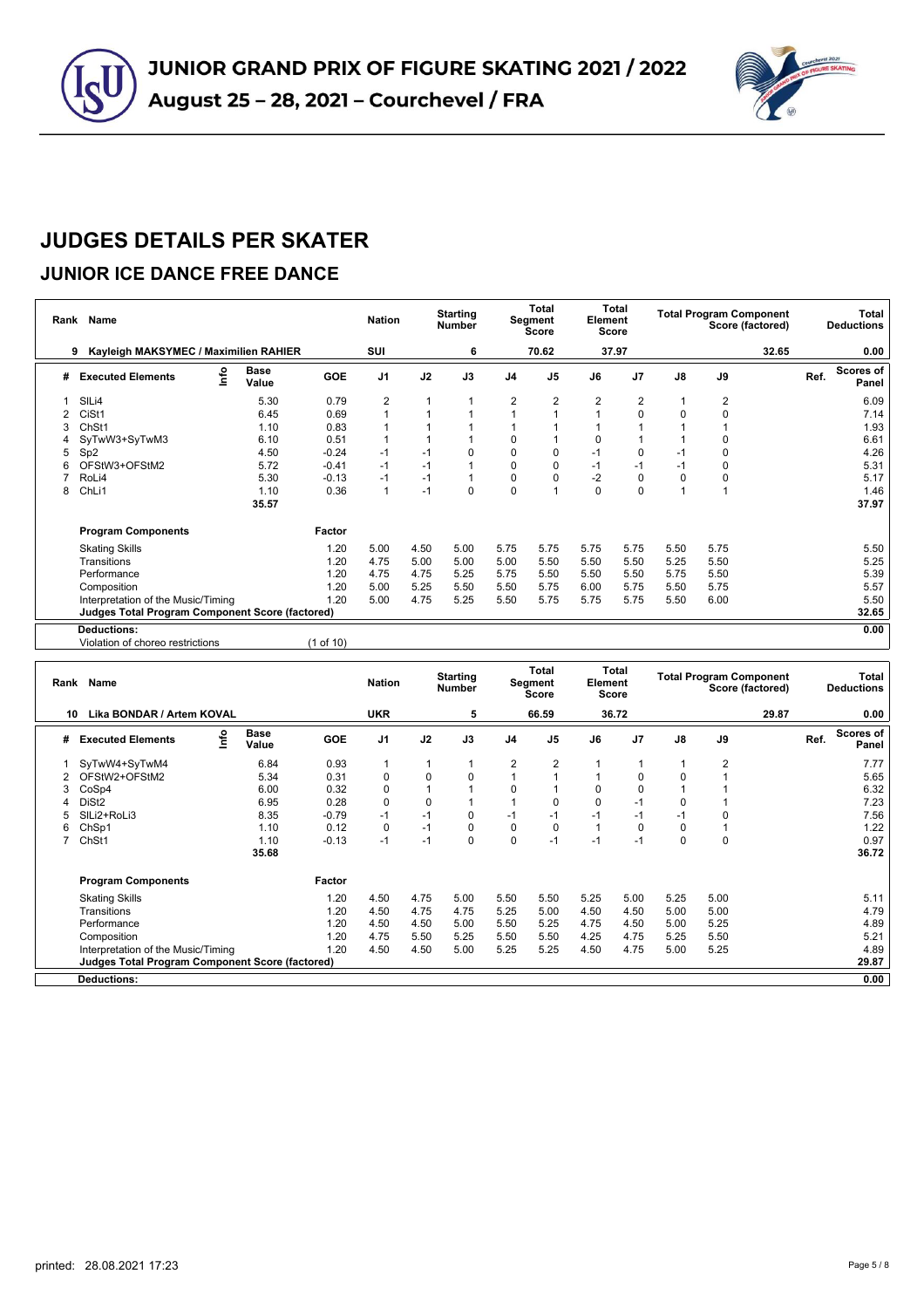



#### **JUNIOR ICE DANCE FREE DANCE**

| Rank | Name                                                   |      |               |            | <b>Nation</b>  |      | <b>Starting</b><br><b>Number</b> |                | <b>Total</b><br>Segment<br><b>Score</b> | Element | <b>Total</b><br>Score |               | <b>Total Program Component</b> | Score (factored) |      | Total<br><b>Deductions</b> |
|------|--------------------------------------------------------|------|---------------|------------|----------------|------|----------------------------------|----------------|-----------------------------------------|---------|-----------------------|---------------|--------------------------------|------------------|------|----------------------------|
| 11   | Natalia PALLU-NEVES / Jayin PANESAR                    |      |               |            | <b>GBR</b>     |      | 2                                |                | 62.75                                   |         | 35.11                 |               |                                | 27.64            |      | 0.00                       |
| #    | <b>Executed Elements</b>                               | Info | Base<br>Value | <b>GOE</b> | J <sub>1</sub> | J2   | J3                               | J <sub>4</sub> | J <sub>5</sub>                          | J6      | J7                    | $\mathsf{J}8$ | J9                             |                  | Ref. | <b>Scores of</b><br>Panel  |
|      | ChSp1                                                  |      | 1.10          | 0.59       |                |      |                                  |                | 0                                       |         | 0                     | 0             |                                |                  |      | 1.69                       |
|      | OFStW2+OFStM2                                          |      | 5.34          | $-0.31$    | $-1$           | 0    | 0                                | 0              | 0                                       | -1      | $-1$                  | $-1$          | 0                              |                  |      | 5.03                       |
| 3    | CoSp2                                                  |      | 4.50          | 0.48       | 0              |      |                                  |                |                                         |         |                       |               | 0                              |                  |      | 4.98                       |
|      | CuLi4+RoLi4                                            |      | 10.60         | 0.66       |                | 0    | 0                                |                | 0                                       |         |                       |               |                                |                  |      | 11.26                      |
| 5    | DiSt1                                                  |      | 6.45          | $-0.28$    | $\mathbf 0$    | $-1$ | $\mathbf 0$                      |                | 0                                       | -1      | $-1$                  | $\mathbf 0$   | 0                              |                  |      | 6.17                       |
| 6    | SyTwW3+SyTwM3                                          |      | 6.10          | $-1.46$    | $-2$           | $-2$ | $-1$                             | $-2$           | $-2$                                    | $-2$    | $-2$                  | $-2$          | $-2$                           |                  |      | 4.64                       |
|      | ChSt1                                                  |      | 1.10          | 0.24       | 1              |      | $-1$                             | 0              | $\mathbf 0$                             | 0       | 0                     | $\mathbf 0$   |                                |                  |      | 1.34                       |
|      |                                                        |      | 35.19         |            |                |      |                                  |                |                                         |         |                       |               |                                |                  |      | 35.11                      |
|      | <b>Program Components</b>                              |      |               | Factor     |                |      |                                  |                |                                         |         |                       |               |                                |                  |      |                            |
|      | <b>Skating Skills</b>                                  |      |               | 1.20       | 4.25           | 4.75 | 4.50                             | 5.50           | 4.50                                    | 4.75    | 4.75                  | 4.75          | 4.75                           |                  |      | 4.68                       |
|      | Transitions                                            |      |               | 1.20       | 4.50           | 4.50 | 4.25                             | 5.25           | 4.50                                    | 4.25    | 4.25                  | 4.25          | 4.50                           |                  |      | 4.39                       |
|      | Performance                                            |      |               | 1.20       | 4.25           | 4.50 | 4.50                             | 5.50           | 4.75                                    | 4.25    | 4.25                  | 4.50          | 5.00                           |                  |      | 4.54                       |
|      | Composition                                            |      |               | 1.20       | 4.50           | 4.25 | 4.50                             | 5.50           | 4.50                                    | 5.25    | 4.50                  | 4.75          | 5.00                           |                  |      | 4.71                       |
|      | Interpretation of the Music/Timing                     |      |               | 1.20       | 4.75           | 4.75 | 4.25                             | 5.75           | 4.75                                    | 4.50    | 4.50                  | 4.75          | 5.00                           |                  |      | 4.71                       |
|      | <b>Judges Total Program Component Score (factored)</b> |      |               |            |                |      |                                  |                |                                         |         |                       |               |                                |                  |      | 27.64                      |
|      | <b>Deductions:</b>                                     |      |               |            |                |      |                                  |                |                                         |         |                       |               |                                |                  |      | 0.00                       |

|    | Rank Name                                              |      |                      |                | <b>Nation</b>  |             | <b>Starting</b><br><b>Number</b> |                | Total<br>Segment<br><b>Score</b> | Element        | <b>Total</b><br><b>Score</b> |               |      | <b>Total Program Component</b><br>Score (factored) |      | <b>Total</b><br><b>Deductions</b> |
|----|--------------------------------------------------------|------|----------------------|----------------|----------------|-------------|----------------------------------|----------------|----------------------------------|----------------|------------------------------|---------------|------|----------------------------------------------------|------|-----------------------------------|
| 12 | Lou KOCH / Ivan MELNYK                                 |      |                      |                | <b>FRA</b>     |             | 9                                |                | 62.68                            |                | 32.50                        |               |      | 32.18                                              |      | $-2.00$                           |
| #  | <b>Executed Elements</b>                               | Info | <b>Base</b><br>Value | <b>GOE</b>     | J <sub>1</sub> | J2          | J3                               | J <sub>4</sub> | J <sub>5</sub>                   | J6             | J <sub>7</sub>               | $\mathsf{J}8$ | J9   |                                                    | Ref. | <b>Scores of</b><br>Panel         |
|    | StaLi1                                                 |      | 3.05                 | 0.33           | 1              |             | 0                                | 1              |                                  | $\overline{2}$ | 0                            | 0             |      |                                                    |      | 3.38                              |
|    | OFStW1+OFStM2                                          |      | 5.09                 | 0.31           | $\mathbf 0$    | $\Omega$    | 1                                |                |                                  |                | $\Omega$                     | 0             | 0    |                                                    |      | 5.40                              |
| 3  | Sp4                                                    |      | 6.00                 | 0.08           | $\mathbf 0$    | $-1$        | 0                                | 0              |                                  | $\Omega$       | $\Omega$                     | 0             |      |                                                    |      | 6.08                              |
|    | ChSp1                                                  |      | 1.10                 | 0.95           | $\overline{2}$ |             |                                  |                |                                  | $\overline{2}$ |                              |               |      |                                                    |      | 2.05                              |
|    | CiSt <sub>2</sub>                                      |      | 6.95                 | 0.69           | $\overline{1}$ | 0           | 0                                |                |                                  |                | $-1$                         |               |      |                                                    |      | 7.64                              |
|    | SyTwW3+SyTwM3                                          |      | 6.10                 | $-1.14$        | $-2$           | $-2$        | $-1$                             | $-1$           | $-2$                             | $-1$           | $-2$                         | $-2$          | -1   |                                                    |      | 4.96                              |
|    | RoLi <sub>2</sub>                                      | F    | 3.80                 | $-2.03$        | $-5$           | $-5$        | -5                               | -5             | $-5$                             | -4             | $-4$                         | $-3$          | -3   |                                                    |      | 1.77                              |
| 8  | ChSt1                                                  |      | 1.10                 | 0.12           | $\mathbf 0$    | $\mathbf 0$ | 0                                | $\Omega$       | 0                                |                | 0                            | $\mathbf 0$   | 1    |                                                    |      | 1.22                              |
|    |                                                        |      | 33.19                |                |                |             |                                  |                |                                  |                |                              |               |      |                                                    |      | 32.50                             |
|    | <b>Program Components</b>                              |      |                      | Factor         |                |             |                                  |                |                                  |                |                              |               |      |                                                    |      |                                   |
|    | <b>Skating Skills</b>                                  |      |                      | 1.20           | 5.50           | 4.75        | 5.25                             | 5.75           | 5.75                             | 5.50           | 5.00                         | 5.00          | 5.75 |                                                    |      | 5.39                              |
|    | Transitions                                            |      |                      | 1.20           | 5.25           | 5.00        | 5.00                             | 5.75           | 5.75                             | 5.75           | 5.25                         | 4.75          | 6.00 |                                                    |      | 5.39                              |
|    | Performance                                            |      |                      | 1.20           | 5.25           | 4.50        | 5.00                             | 5.50           | 5.50                             | 5.25           | 4.50                         | 4.50          | 5.75 |                                                    |      | 5.07                              |
|    | Composition                                            |      |                      | 1.20           | 5.50           | 5.50        | 5.50                             | 5.50           | 6.00                             | 6.25           | 5.25                         | 5.25          | 6.00 |                                                    |      | 5.61                              |
|    | Interpretation of the Music/Timing                     |      |                      | 1.20           | 5.50           | 4.75        | 5.25                             | 5.50           | 5.75                             | 5.50           | 5.00                         | 5.00          | 6.00 |                                                    |      | 5.36                              |
|    | <b>Judges Total Program Component Score (factored)</b> |      |                      |                |                |             |                                  |                |                                  |                |                              |               |      |                                                    |      | 32.18                             |
|    | <b>Deductions:</b><br>Falls                            |      |                      | (2)<br>$-2.00$ |                |             |                                  |                |                                  |                |                              |               |      |                                                    |      | $-2.00$                           |
|    | Music requirements violation                           |      |                      | (1 of 10)      |                |             |                                  |                |                                  |                |                              |               |      |                                                    |      |                                   |

F Fall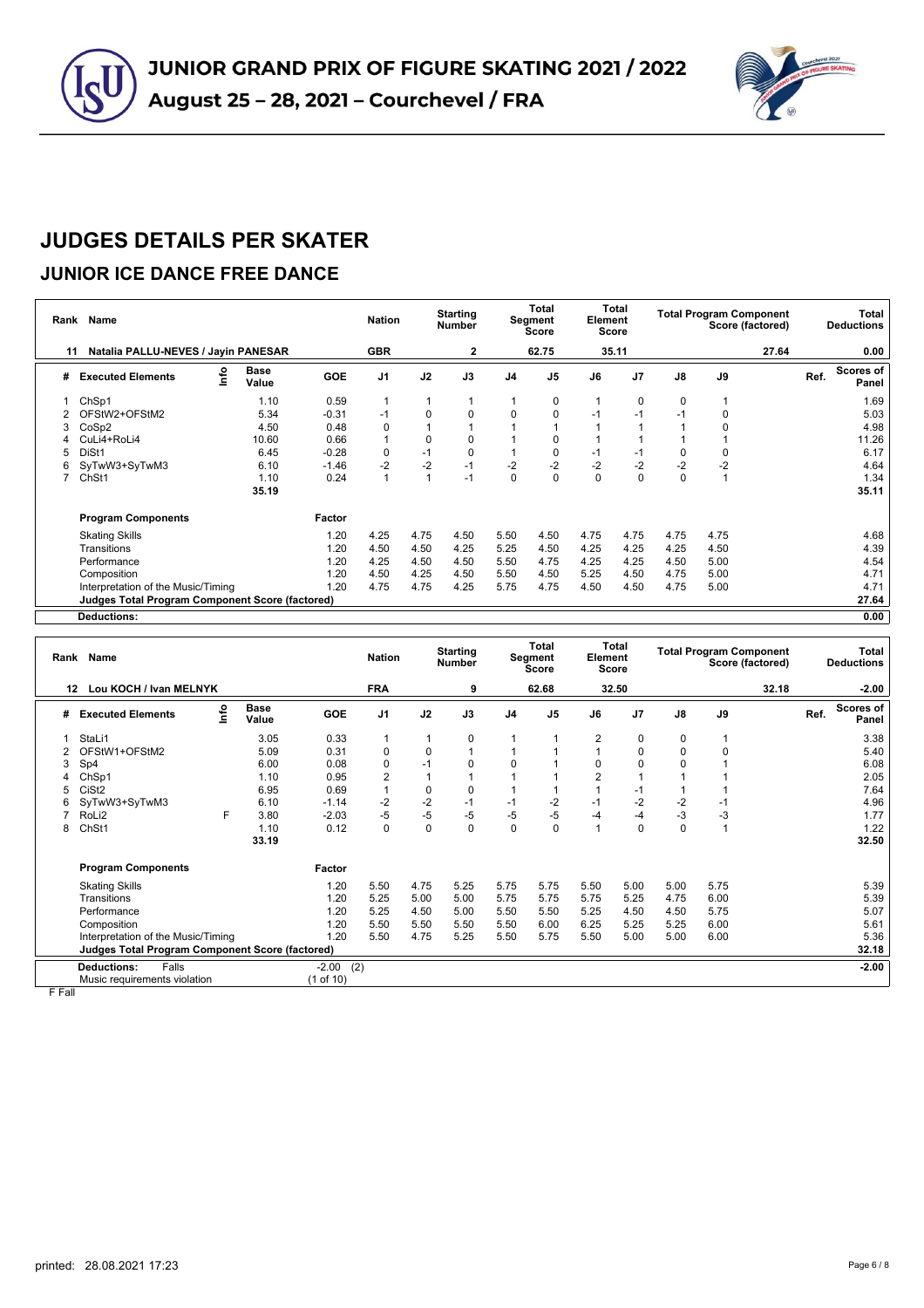



#### **JUNIOR ICE DANCE FREE DANCE**

|    | Rank Name                                       |                      |            | <b>Nation</b>  |                | <b>Starting</b><br><b>Number</b> |                | <b>Total</b><br>Segment<br><b>Score</b> | Element        | Total<br><b>Score</b> |               |      | <b>Total Program Component</b><br>Score (factored) |      | Total<br><b>Deductions</b> |
|----|-------------------------------------------------|----------------------|------------|----------------|----------------|----------------------------------|----------------|-----------------------------------------|----------------|-----------------------|---------------|------|----------------------------------------------------|------|----------------------------|
| 13 | Barbora ZELENA / Jachym NOVAK                   |                      |            | <b>CZE</b>     |                | 3                                |                | 60.49                                   |                | 31.90                 |               |      | 29.59                                              |      | $-1.00$                    |
| #  | lnfo<br><b>Executed Elements</b>                | <b>Base</b><br>Value | <b>GOE</b> | J <sub>1</sub> | J2             | J3                               | J <sub>4</sub> | J <sub>5</sub>                          | J6             | J <sub>7</sub>        | $\mathsf{J}8$ | J9   |                                                    | Ref. | Scores of<br>Panel         |
|    | OFStW2+OFStM3                                   | 5.72                 | 0.52       | 0              | $\overline{c}$ |                                  |                |                                         | $\overline{2}$ | 0                     | 0             | 0    |                                                    |      | 6.24                       |
|    | CuLi4                                           | 5.30                 | 0.46       | $\overline{1}$ | $\overline{2}$ | $\mathbf{1}$                     |                |                                         | $\mathbf 0$    |                       |               |      |                                                    |      | 5.76                       |
| 3  | SyTwW3+SyTwMB                                   | 3.85                 | $-1.72$    | $-4$           | $-4$           | $-3$                             | -4             | $-3$                                    | -3             | $-4$                  | $-2$          | -4   |                                                    |      | 2.13                       |
|    | SILi3                                           | 4.55                 | 0.33       | $\mathbf 0$    |                |                                  | $\Omega$       | 0                                       |                |                       |               |      |                                                    |      | 4.88                       |
| 5  | MiSt1                                           | 6.45                 | $-0.42$    | $-1$           | 0              | $\Omega$                         | 0              | $-1$                                    | $-1$           | -1                    | 0             |      |                                                    |      | 6.03                       |
| 6  | ChSt1                                           | 1.10                 | 0.71       | $\overline{2}$ |                |                                  | $\Omega$       |                                         | $-1$           |                       |               |      |                                                    |      | 1.81                       |
|    | ChSp1                                           | 1.10                 | 0.36       | $\overline{1}$ | $\overline{2}$ | 0                                | $\Omega$       | 0                                       | $\Omega$       |                       |               | 0    |                                                    |      | 1.46                       |
| 8  | CoSp1                                           | 3.75                 | $-0.16$    | $-1$           | $\Omega$       | $\Omega$                         | $\Omega$       | 0                                       | $-1$           | 0                     | $\mathbf 0$   | $-1$ |                                                    |      | 3.59                       |
|    |                                                 | 31.82                |            |                |                |                                  |                |                                         |                |                       |               |      |                                                    |      | 31.90                      |
|    | <b>Program Components</b>                       |                      | Factor     |                |                |                                  |                |                                         |                |                       |               |      |                                                    |      |                            |
|    | <b>Skating Skills</b>                           |                      | 1.20       | 4.50           | 5.25           | 5.00                             | 5.25           | 4.50                                    | 4.75           | 5.00                  | 5.00          | 5.00 |                                                    |      | 4.93                       |
|    | Transitions                                     |                      | 1.20       | 4.50           | 5.00           | 5.00                             | 4.75           | 4.25                                    | 4.50           | 4.50                  | 4.75          | 4.75 |                                                    |      | 4.68                       |
|    | Performance                                     |                      | 1.20       | 4.50           | 5.25           | 5.25                             | 5.00           | 4.50                                    | 4.25           | 4.50                  | 5.25          | 5.25 |                                                    |      | 4.89                       |
|    | Composition                                     |                      | 1.20       | 4.75           | 5.50           | 5.50                             | 5.25           | 4.50                                    | 5.25           | 4.75                  | 5.25          | 5.00 |                                                    |      | 5.11                       |
|    | Interpretation of the Music/Timing              |                      | 1.20       | 4.75           | 5.50           | 5.25                             | 5.25           | 4.75                                    | 5.00           | 4.75                  | 5.00          | 5.25 |                                                    |      | 5.04                       |
|    | Judges Total Program Component Score (factored) |                      |            |                |                |                                  |                |                                         |                |                       |               |      |                                                    |      | 29.59                      |
|    | Time violation<br><b>Deductions:</b>            |                      | $-1.00$    |                |                |                                  |                |                                         |                |                       |               |      |                                                    |      | $-1.00$                    |

| Rank                                                            | <b>Name</b>                        |      |                      |            | <b>Nation</b>  |              | <b>Starting</b><br><b>Number</b> |                | <b>Total</b><br>Segment<br><b>Score</b> | Element  | Total<br>Score |             | <b>Total Program Component</b><br>Score (factored) |       |      | Total<br><b>Deductions</b> |
|-----------------------------------------------------------------|------------------------------------|------|----------------------|------------|----------------|--------------|----------------------------------|----------------|-----------------------------------------|----------|----------------|-------------|----------------------------------------------------|-------|------|----------------------------|
| 14                                                              | Lucie LAURIA / Antonin EMO         |      |                      |            | <b>FRA</b>     |              | 4                                |                | 59.33                                   |          | 31.85          |             |                                                    | 28.48 |      | $-1.00$                    |
| #                                                               | <b>Executed Elements</b>           | Info | <b>Base</b><br>Value | <b>GOE</b> | J <sub>1</sub> | J2           | J3                               | J <sub>4</sub> | J <sub>5</sub>                          | J6       | J <sub>7</sub> | J8          | J9                                                 |       | Ref. | <b>Scores of</b><br>Panel  |
|                                                                 | Ch <sub>SI1</sub>                  |      | 1.10                 | 0.47       | 1              | 1            | 0                                | 0              | 2                                       |          | $\Omega$       | 0           |                                                    |       |      | 1.57                       |
| 2                                                               | CiSt1                              |      | 6.45                 | $-0.14$    | 0              | $\mathbf 0$  | $\Omega$                         | $\Omega$       | $\Omega$                                | $-1$     | $-1$           | 0           | $\mathbf 0$                                        |       |      | 6.31                       |
| 3                                                               | OFStW1+OFStM1                      |      | 4.84                 | 0.00       | 0              | $\pmb{0}$    | $\mathbf 0$                      | $\mathbf 0$    | 0                                       | $\Omega$ | $-1$           | $\mathbf 0$ | 0                                                  |       |      | 4.84                       |
| 4                                                               | SyTwW+SyTwM3                       | F    | 3.05                 | $-1.50$    | $-5$           | $-5$         | $-3$                             | -4             | -4                                      | -4       | -4             | $-4$        | $-4$                                               |       |      | 1.55                       |
| 5                                                               | CoSp3                              |      | 5.25                 | 0.00       | 0              | $-1$         |                                  | $\mathbf 0$    | 0                                       | $\Omega$ | $\mathbf 0$    | $\mathbf 0$ | 0                                                  |       |      | 5.25                       |
| 6                                                               | Ch <sub>St1</sub>                  |      | 1.10                 | 0.24       | 0              | $\mathbf{1}$ | 0                                | 0              |                                         | 0        |                |             | 0                                                  |       |      | 1.34                       |
|                                                                 | SILi4+CuLi4                        |      | 10.60                | 0.39       | 1              | $-1$         |                                  |                | 0                                       | $-1$     |                | и           | 0                                                  |       |      | 10.99                      |
|                                                                 |                                    |      | 32.39                |            |                |              |                                  |                |                                         |          |                |             |                                                    |       |      | 31.85                      |
|                                                                 | <b>Program Components</b>          |      |                      | Factor     |                |              |                                  |                |                                         |          |                |             |                                                    |       |      |                            |
|                                                                 | <b>Skating Skills</b>              |      |                      | 1.20       | 5.00           | 4.75         | 4.75                             | 5.00           | 4.75                                    | 4.50     | 4.75           | 4.75        | 4.75                                               |       |      | 4.79                       |
|                                                                 | Transitions                        |      |                      | 1.20       | 4.75           | 4.00         | 4.50                             | 4.75           | 4.50                                    | 4.25     | 4.50           | 4.50        | 4.75                                               |       |      | 4.54                       |
|                                                                 | Performance                        |      |                      | 1.20       | 4.75           | 4.50         | 4.75                             | 4.75           | 4.75                                    | 3.75     | 4.25           | 4.50        | 5.00                                               |       |      | 4.61                       |
|                                                                 | Composition                        |      |                      | 1.20       | 5.00           | 4.75         | 5.00                             | 5.50           | 5.00                                    | 4.50     | 4.75           | 5.00        | 5.00                                               |       |      | 4.93                       |
|                                                                 | Interpretation of the Music/Timing |      |                      | 1.20       | 4.75           | 5.00         | 5.00                             | 5.00           | 4.75                                    | 4.25     | 4.50           | 5.00        | 5.25                                               |       |      | 4.86                       |
| <b>Judges Total Program Component Score (factored)</b><br>28.48 |                                    |      |                      |            |                |              |                                  |                |                                         |          |                |             |                                                    |       |      |                            |
| $-1.00$<br>Falls<br>$-1.00$<br>(1)<br><b>Deductions:</b>        |                                    |      |                      |            |                |              |                                  |                |                                         |          |                |             |                                                    |       |      |                            |

F Fall